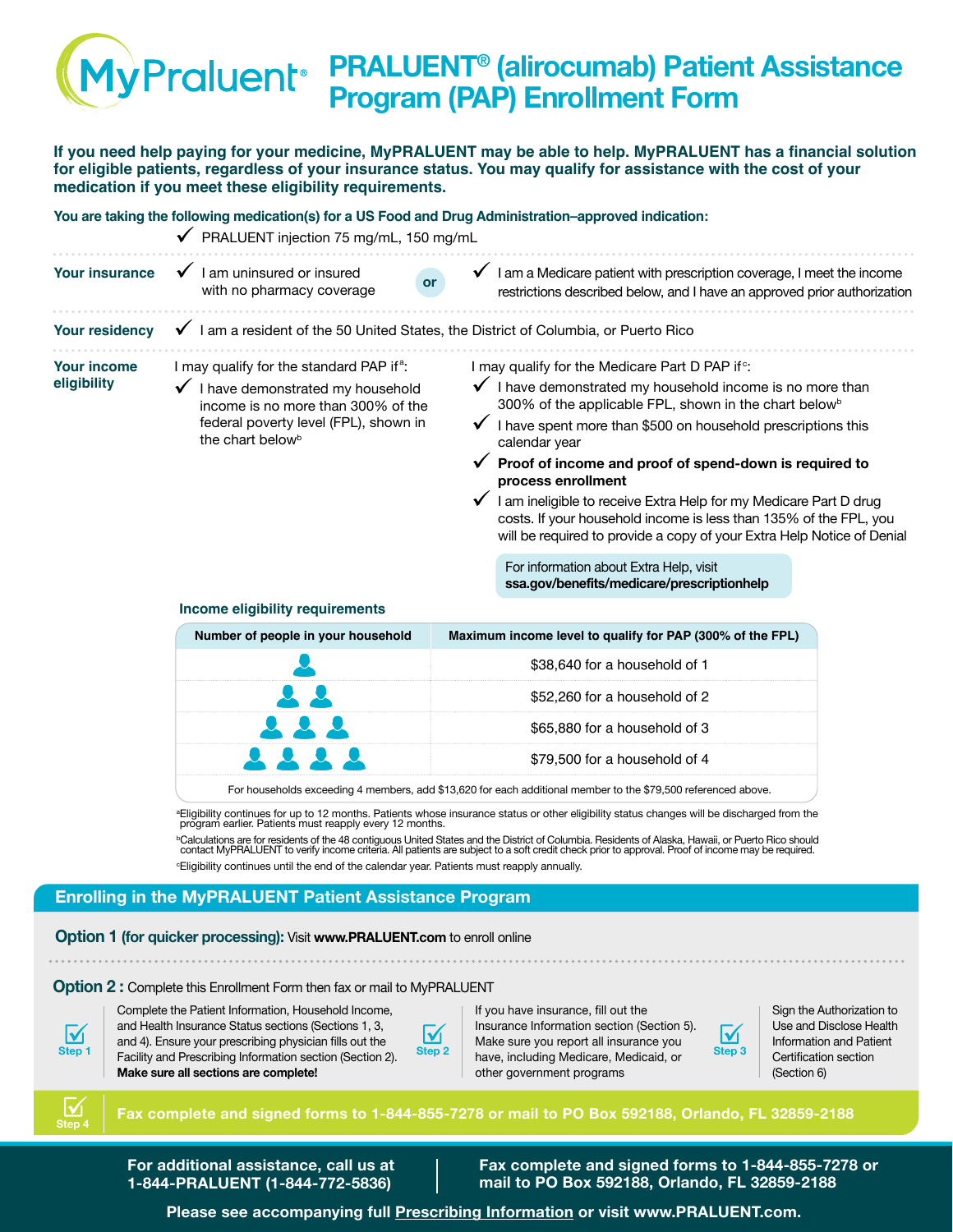| <b>SECTION 1</b>                                                                                                                                                                                                               | <b>Patient Information</b>                                                                                                                                                                                                                                                                                                                                                                                                                                                                                                                                                                                                                                                                                                                                                                                                                                                                                                                                                                                                          |                                                                                                                                                                                                                                                                                                                                                                                                                                                                                                                                                                                                                                                    |  |  |
|--------------------------------------------------------------------------------------------------------------------------------------------------------------------------------------------------------------------------------|-------------------------------------------------------------------------------------------------------------------------------------------------------------------------------------------------------------------------------------------------------------------------------------------------------------------------------------------------------------------------------------------------------------------------------------------------------------------------------------------------------------------------------------------------------------------------------------------------------------------------------------------------------------------------------------------------------------------------------------------------------------------------------------------------------------------------------------------------------------------------------------------------------------------------------------------------------------------------------------------------------------------------------------|----------------------------------------------------------------------------------------------------------------------------------------------------------------------------------------------------------------------------------------------------------------------------------------------------------------------------------------------------------------------------------------------------------------------------------------------------------------------------------------------------------------------------------------------------------------------------------------------------------------------------------------------------|--|--|
|                                                                                                                                                                                                                                |                                                                                                                                                                                                                                                                                                                                                                                                                                                                                                                                                                                                                                                                                                                                                                                                                                                                                                                                                                                                                                     | Middle Initial (if applicable) _______________Gender __ M _ _ F                                                                                                                                                                                                                                                                                                                                                                                                                                                                                                                                                                                    |  |  |
| Street Address and the state of the state of the state of the state of the state of the state of the state of the state of the state of the state of the state of the state of the state of the state of the state of the stat |                                                                                                                                                                                                                                                                                                                                                                                                                                                                                                                                                                                                                                                                                                                                                                                                                                                                                                                                                                                                                                     |                                                                                                                                                                                                                                                                                                                                                                                                                                                                                                                                                                                                                                                    |  |  |
|                                                                                                                                                                                                                                |                                                                                                                                                                                                                                                                                                                                                                                                                                                                                                                                                                                                                                                                                                                                                                                                                                                                                                                                                                                                                                     |                                                                                                                                                                                                                                                                                                                                                                                                                                                                                                                                                                                                                                                    |  |  |
|                                                                                                                                                                                                                                |                                                                                                                                                                                                                                                                                                                                                                                                                                                                                                                                                                                                                                                                                                                                                                                                                                                                                                                                                                                                                                     |                                                                                                                                                                                                                                                                                                                                                                                                                                                                                                                                                                                                                                                    |  |  |
|                                                                                                                                                                                                                                |                                                                                                                                                                                                                                                                                                                                                                                                                                                                                                                                                                                                                                                                                                                                                                                                                                                                                                                                                                                                                                     | (If you do not have a Social Security number, you may skip this question)                                                                                                                                                                                                                                                                                                                                                                                                                                                                                                                                                                          |  |  |
|                                                                                                                                                                                                                                |                                                                                                                                                                                                                                                                                                                                                                                                                                                                                                                                                                                                                                                                                                                                                                                                                                                                                                                                                                                                                                     |                                                                                                                                                                                                                                                                                                                                                                                                                                                                                                                                                                                                                                                    |  |  |
|                                                                                                                                                                                                                                |                                                                                                                                                                                                                                                                                                                                                                                                                                                                                                                                                                                                                                                                                                                                                                                                                                                                                                                                                                                                                                     | OK to Leave Voicemail Message?   Home Phone   Mobile Phone Best Time of Day to Call ___________________________   AM   PM                                                                                                                                                                                                                                                                                                                                                                                                                                                                                                                          |  |  |
| <b>Email</b> Provincial Provincial Provincial                                                                                                                                                                                  |                                                                                                                                                                                                                                                                                                                                                                                                                                                                                                                                                                                                                                                                                                                                                                                                                                                                                                                                                                                                                                     |                                                                                                                                                                                                                                                                                                                                                                                                                                                                                                                                                                                                                                                    |  |  |
|                                                                                                                                                                                                                                |                                                                                                                                                                                                                                                                                                                                                                                                                                                                                                                                                                                                                                                                                                                                                                                                                                                                                                                                                                                                                                     |                                                                                                                                                                                                                                                                                                                                                                                                                                                                                                                                                                                                                                                    |  |  |
|                                                                                                                                                                                                                                | Patient's Primary Language DEnglish DSpanish DOther ____________________________                                                                                                                                                                                                                                                                                                                                                                                                                                                                                                                                                                                                                                                                                                                                                                                                                                                                                                                                                    | the control of the control of the control of the control of the control of the control of                                                                                                                                                                                                                                                                                                                                                                                                                                                                                                                                                          |  |  |
|                                                                                                                                                                                                                                | I am a resident of the 50 United States, the District of Columbia, or Puerto Rico   Yes   ∧o                                                                                                                                                                                                                                                                                                                                                                                                                                                                                                                                                                                                                                                                                                                                                                                                                                                                                                                                        |                                                                                                                                                                                                                                                                                                                                                                                                                                                                                                                                                                                                                                                    |  |  |
| 圜<br><b>SECTION 2</b>                                                                                                                                                                                                          |                                                                                                                                                                                                                                                                                                                                                                                                                                                                                                                                                                                                                                                                                                                                                                                                                                                                                                                                                                                                                                     | Facility and Prescribing Information (To be completed by your prescribing doctor)                                                                                                                                                                                                                                                                                                                                                                                                                                                                                                                                                                  |  |  |
|                                                                                                                                                                                                                                |                                                                                                                                                                                                                                                                                                                                                                                                                                                                                                                                                                                                                                                                                                                                                                                                                                                                                                                                                                                                                                     | Office Contact Name <b>Manual According to the Contact Email Contact Email Contact Phone Contact Phone Contact Phone Contact Phone Contact Phone Contact Phone Contact Phone Contact Phone Contact Phone C</b>                                                                                                                                                                                                                                                                                                                                                                                                                                     |  |  |
|                                                                                                                                                                                                                                |                                                                                                                                                                                                                                                                                                                                                                                                                                                                                                                                                                                                                                                                                                                                                                                                                                                                                                                                                                                                                                     |                                                                                                                                                                                                                                                                                                                                                                                                                                                                                                                                                                                                                                                    |  |  |
|                                                                                                                                                                                                                                |                                                                                                                                                                                                                                                                                                                                                                                                                                                                                                                                                                                                                                                                                                                                                                                                                                                                                                                                                                                                                                     |                                                                                                                                                                                                                                                                                                                                                                                                                                                                                                                                                                                                                                                    |  |  |
|                                                                                                                                                                                                                                |                                                                                                                                                                                                                                                                                                                                                                                                                                                                                                                                                                                                                                                                                                                                                                                                                                                                                                                                                                                                                                     |                                                                                                                                                                                                                                                                                                                                                                                                                                                                                                                                                                                                                                                    |  |  |
|                                                                                                                                                                                                                                |                                                                                                                                                                                                                                                                                                                                                                                                                                                                                                                                                                                                                                                                                                                                                                                                                                                                                                                                                                                                                                     |                                                                                                                                                                                                                                                                                                                                                                                                                                                                                                                                                                                                                                                    |  |  |
|                                                                                                                                                                                                                                |                                                                                                                                                                                                                                                                                                                                                                                                                                                                                                                                                                                                                                                                                                                                                                                                                                                                                                                                                                                                                                     |                                                                                                                                                                                                                                                                                                                                                                                                                                                                                                                                                                                                                                                    |  |  |
|                                                                                                                                                                                                                                | □ Check here to receive confirmation of enrollment in the MyPRALUENT® Patient Assistance Program.                                                                                                                                                                                                                                                                                                                                                                                                                                                                                                                                                                                                                                                                                                                                                                                                                                                                                                                                   |                                                                                                                                                                                                                                                                                                                                                                                                                                                                                                                                                                                                                                                    |  |  |
| <b>Prescriber Certification</b>                                                                                                                                                                                                | My signature below certifies that the person named on this form is my patient;<br>the information provided on this application, to the best of my knowledge, is<br>complete and accurate; and therapy with the product prescribed is medically<br>necessary. I understand that my patient's information provided to Regeneron<br>Pharmaceuticals, Inc., and its affiliates and agents (together, "Regeneron") is for<br>the use of MyPRALUENT solely to verify my patient's insurance coverage; to<br>assess, if applicable, my patient's eligibility for patient assistance; and to otherwise<br>administer the product prescribed for the patient. I certify that I have obtained my<br>patient's written authorization in accordance with applicable state and federal law<br>including the Health Insurance Portability and Accountability Act of 1996 and its<br>implementing regulations to provide the individually identifiable health information<br>on this form to reimbursement support programs such as MyPRALUENT for | Rx Information: PRALUENT <sup>®</sup> (alirocumab) injection<br>Established CV disease or Primary Hyperlipidemia (including HeFH):<br>□ 75 mg/mL Pre-Filled Pen 2-Pack SIG: 75 mg (1 mL)<br>subcutaneously every 2 weeks Qty: 90 day Refills<br>□ 150 mg/mL Pre-Filled Pen 2-Pack SIG: 150 mg (1 mL)<br>subcutaneously every 2 weeks Qty: 90 day Refills<br>□ 150 mg/mL Pre-Filled Pen 2-Pack SIG: 300 mg (2×150 mg/mL)<br>subcutaneously every 4 weeks (monthly) Qty: 90 day Refills_<br>HeFH undergoing LDL apheresis or HoFH<br>□ 150 mg/mL Pre-Filled Pen 2-Pack SIG: 150 mg (1 mL)<br>subcutaneously even (2 weeks Oty: 90 day <b>Pefills</b> |  |  |

□ 150 mg/mL Pre-Filled Pen 2-Pack SIG: 150 mg (1 mL) subcutaneously every 2 weeks Qty: 90 day **Refills**\_\_\_\_\_\_

| <b>Enrollment type:</b> $\Box$ New $\Box$ Restart $\Box$ Re-enrollment |  |  |  |  |
|------------------------------------------------------------------------|--|--|--|--|
|------------------------------------------------------------------------|--|--|--|--|

| $\Box$ NKDA<br><b>Drug Allergies</b> |
|--------------------------------------|
|--------------------------------------|

NY state prescribers: Please submit prescription on an original NY state prescription blank.

#### **ICD-10-CM Diagnosis Codes**

Select at least 1 primary and 1 secondary ICD-10-CM code.

#### **Primary diagnosis (MUST select at least 1)**

| <b>Things</b> and gripping (MOOT beloot at least 17 |                |
|-----------------------------------------------------|----------------|
| $\square$ E78.0 (Pure hypercholesterolemia,         | $\Box$ E78.4 ( |

including HeFH and HoFH) E78.2 (Mixed hyperlipidemia)  $\square$  E78.4 (Other hyperlipidemia) □ E78.5 (Unspecified hyperlipidemia)

 $\Box$  121. \_ \_  $\Box$  122. \_  $\Box$  123. \_

| If E78.2, E78.4, or E78.5 is selected, select a secondary diagnosis code as applicable |
|----------------------------------------------------------------------------------------|
| Include as many appropriate clinical atherosclerotic cardiovascular disease            |
| (ASCVD) codes as necessary to support your patient's diagnosis.                        |

- Transient cerebral ischemic attack  $\Box$  G45. \_<br>• Ischemic heart diseases  $\Box$  I21.
- 
- Chronic ischemic heart disease  $\Box$  125.  $\Box$ <br>• Cerebrovascular diseases  $\Box$  163.  $\Box$
- 
- 
- $\begin{array}{l} \square \, \, \text{I63.} \,\rule{0.03cm}{0.04cm} \square \,\, \square \, \, \text{I65.} \,\rule{0.04cm}{0.04cm} \square \,\, \square \, \, \text{I67.} \,\rule{0.04cm}{0.04cm} \square \, \, \text{I67.} \,\rule{0.04cm}{0.04cm} \square \, \, \text{I70.} \,\rule{0.04cm}{0.04cm} \square \end{array}$ • Atherosclerosis  $\Box$  170.  $\Box$ <br>• Other peripheral vascular diseases  $\Box$  173.  $\Box$ • Other peripheral vascular diseases  $\Box$  173.<br>
• Other  $\Box$ • Other  $\Box$   $\Box$

CV=cardiovascular; HeFH=heterozygous familial hypercholesterolemia; HoFH=homozygous familial hypercholesterolemia; ICD-10-CM=*International Classification of Diseases, Tenth Revision, Clinical Modification*; LDL=low-density lipoprotein.

> **For additional assistance, call us at 1-844-PRALUENT (1-844-772-5836)**

\_\_\_\_\_\_\_\_\_\_\_\_\_\_\_\_\_\_\_\_\_\_\_\_\_\_\_\_\_\_\_\_\_\_\_\_\_\_\_\_\_\_\_\_\_\_ **Prescriber Signature Date MM/DD/YYYY** 

\_\_\_\_\_\_\_\_\_\_\_\_\_\_\_\_\_\_\_\_\_\_\_\_\_\_\_\_\_\_\_\_\_\_\_\_\_\_\_\_\_\_\_\_\_\_

\_\_\_\_\_\_\_\_\_\_\_\_\_\_\_\_\_\_\_\_\_\_\_\_\_\_\_\_\_\_\_\_\_\_\_\_\_\_\_\_\_\_\_\_\_\_ **Supervising Prescriber Signature Date** MM/DD/YYYY

purposes of conducting an investigation of my patient's health insurance coverage benefits for the product prescribed for the patient. I request that MyPRALUENT conduct a benefit investigation for my patient and I authorize MyPRALUENT to act on my behalf for the limited purposes of transmitting this prescription to the PAP dispensing pharmacy. I understand that free product is not contingent on any purchase obligations. I further acknowledge that no medication received free of charge under the Program shall be offered for sale, trade, or barter, and that no claim for reimbursement of either PRALUENT or related medical procedures and services will be submitted to Medicare, Medicaid, or any third-party payer in connection with PRALUENT provided for free under the Program. I understand and acknowledge that MyPRALUENT may revise, change, or terminate any program

services at any time without notice to me.

(If applicable)

**SIGN**

**SIGN**

(No stamps) (Dispense as written)

**Supervising Prescriber Name**

(No stamps) (Substitution permitted)

**Fax complete and signed forms to 1-844-855-7278 or mail to PO Box 592188, Orlando, FL 32859-2188**

**Please see accompanying ful[l Prescribing Information o](https://www.regeneron.com/sites/default/files/Praluent_PI.pdf)r visi[t www.PRALUENT.com.](https://www.PRALUENT.com)**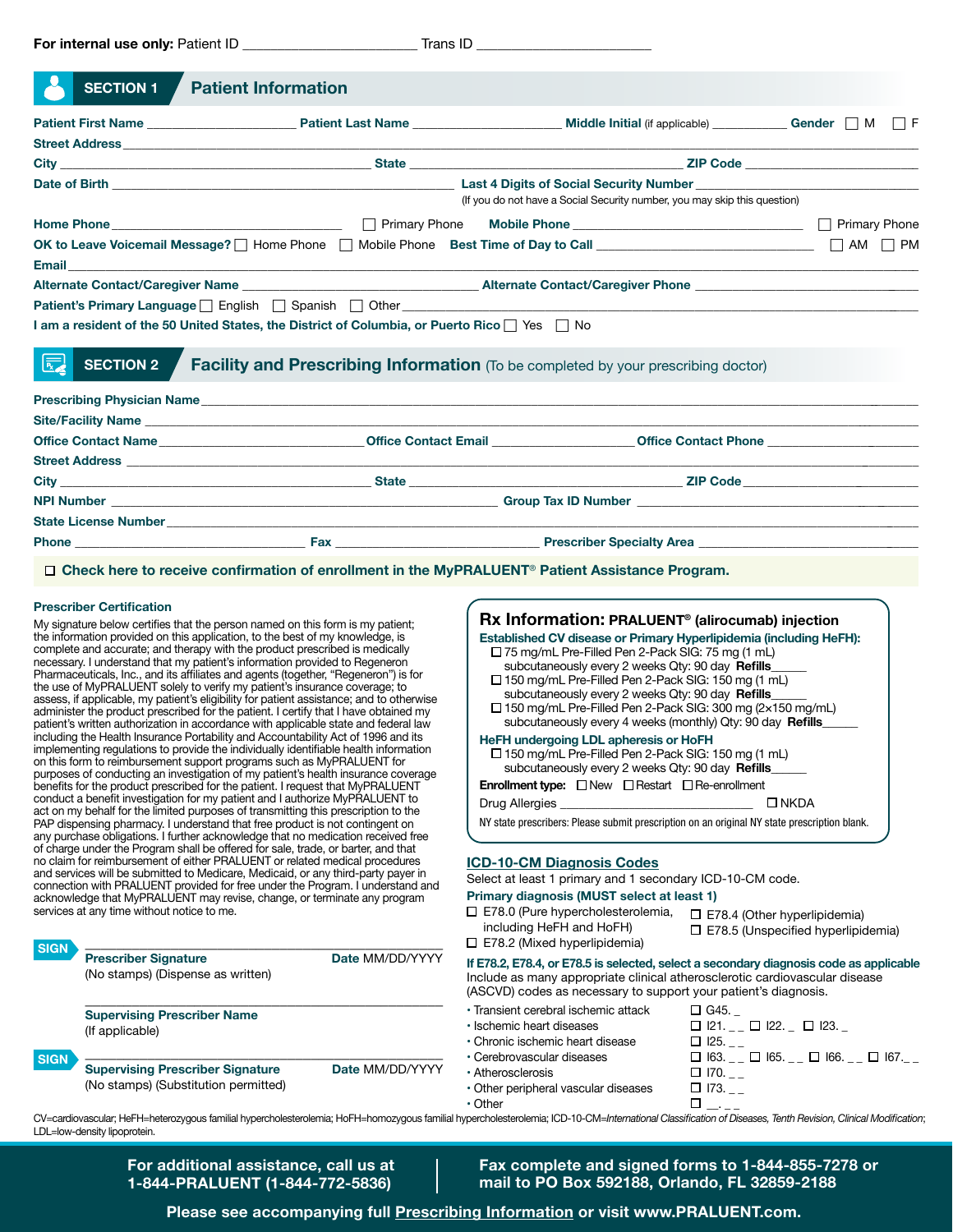| SECTION 3 | <b>Household Income</b> |
|-----------|-------------------------|
|-----------|-------------------------|

#### **What is your total annual household income?**\_\_\_\_\_\_\_\_\_\_\_\_\_\_\_\_\_\_\_ **Number of people in your household, including you** \_\_\_\_\_\_\_\_\_\_\_\_\_\_\_\_\_\_

#### **If you are applying for the Medicare Part D PAP, please include spend-down receipts with this Enrollment Form.**

Total annual household income includes annual gross salary/wages, Social Security income, unemployment insurance benefits, disability income, worker's compensation, and any other income for your household. Include income from your spouse and any supplemental income from investments and/or real estate.

To qualify for the MyPRALUENT® Patient Assistance Program, I understand that either (a) I do not have insurance coverage for the product prescribed or (b) I have coverage through my Medicare Part D plan, I have received a prior authorization, and meet income restrictions. MyPRALUENT may ask for proof of income at any time for the purpose of audit/verification. If requested, I agree to provide proof of income within thirty (30) days of the request. Enrollment and continuation in the program is conditioned upon timely verification of income. In addition, I agree to notify MyPRALUENT if my insurance situation changes and I understand that such a change could impact my eligibility for the Patient Assistance Program.

|  | SECTION 4 | <b>Health Insurance Status</b> |
|--|-----------|--------------------------------|
|--|-----------|--------------------------------|

| Do you have health insurance?                                                                                                                                                                                    | $\Box$ Yes $\Box$ No $\Box$ Unsure                       |
|------------------------------------------------------------------------------------------------------------------------------------------------------------------------------------------------------------------|----------------------------------------------------------|
| Health insurance includes insurance provided through your employer, individual coverage, or Medicare, Medicaid, or other<br>government-issued insurance                                                          |                                                          |
| Do you have Medicare?<br>If yes, what is your Medicare effective date? $\frac{1}{2}$                                                                                                                             | $\Box$ Yes $\Box$ No $\Box$ Pending                      |
| Do you have Medicare Part D?                                                                                                                                                                                     | $\Box$ Yes $\Box$ No $\Box$ Pending                      |
| If you have Medicare Part D and have applied for Medicare's<br>Extra Help program, which of the following decisions did you receive?<br>(Please supply the decision letter from Social Security, if you applied) | $\Box$ Full support $\Box$ Partial support $\Box$ Denied |
| Do you have Medicaid?                                                                                                                                                                                            | $\Box$ Yes $\Box$ No $\Box$ Pending $\Box$ Denied        |
| If yes, is it emergency Medicaid?<br>(Please provide your Medicaid insurance information, even if you only have emergency Medicaid)                                                                              | $\Box$ Yes $\Box$ No $\Box$ Pending                      |
| Are you pregnant?                                                                                                                                                                                                | $\Box$ Yes $\Box$ No                                     |
| Are you legally blind or have you received a Social Security disability status?                                                                                                                                  | $\Box$ Yes $\Box$ No                                     |
| Do you receive Social Security disability benefits?                                                                                                                                                              | $\Box$ Yes $\Box$ No                                     |
| Are you a parent or caretaker of a child aged 18 years or younger?                                                                                                                                               | $\Box$ Yes $\Box$ No                                     |
| Are you eligible for any federal, state, or local government programs,<br>including Veterans Affairs, Department of Defense, or Indian Health Service?                                                           | $\Box$ Yes $\Box$ No $\Box$ Pending                      |

#### **SECTION 5 Insurance Information**

If you answered **yes** to having health insurance, please provide the following information. If you answered **no**, you may skip this section.

| <b>Primary Insurer</b>                                                                  |  |  |  |
|-----------------------------------------------------------------------------------------|--|--|--|
|                                                                                         |  |  |  |
|                                                                                         |  |  |  |
| <br><b>Secondary Insurer</b>                                                            |  |  |  |
|                                                                                         |  |  |  |
|                                                                                         |  |  |  |
| Prescription Drug Insurer, if separate from your medical insurance                      |  |  |  |
| (The card you use at the pharmacy, rather than the one you use at your doctor's office) |  |  |  |
|                                                                                         |  |  |  |
|                                                                                         |  |  |  |
|                                                                                         |  |  |  |
|                                                                                         |  |  |  |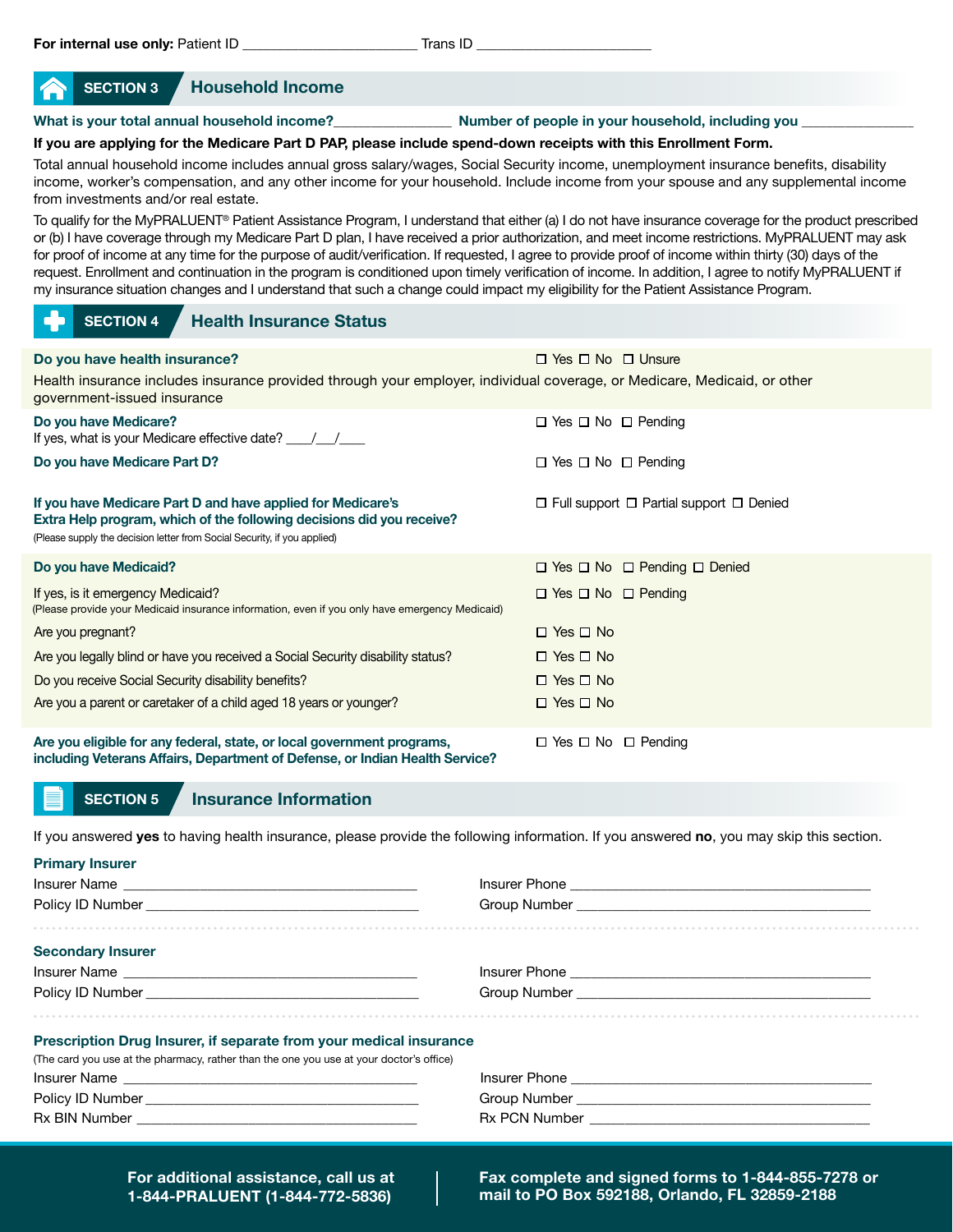## **SECTION 6 Authorization to Use and Disclose Health Information and Patient Certification**

The MyPRALUENT® Patient Assistance Program (the "Program"), is an assistance program supported by Regeneron Pharmaceuticals, Inc., and its affiliates and agents (together, "Regeneron") that provides qualifying patients with Regeneron products at no cost.

# **Authorization to Disclose Information:**

I authorize my health care providers and staff (together, Health Care Providers), my health insurer, health plan or programs that provide me healthcare benefits (together, "Health Insurers"), and any specialty pharmacies ("Specialty Pharmacies") that dispense my medication to disclose to Regeneron relevant health information about me, including information related to my medical condition and treatment, health insurance coverage, claims, and prescription fill/refill information (together, "My Information"), for the purposes of providing the Program services, including:

- To use the information I provided on the MyPRALUENT Patient Assistance Program Enrollment Form to determine if I am eligible for the Program and to assist in my continued participation in the Program.
- To investigate my health insurance coverage for Regeneron medications that I have been prescribed.
- Use my Social Security Number to access my credit information and information derived from public and other sources to estimate my income in conjunction with the eligibility determination process. *This is a soft inquiry and will not affect your credit score.*
- To use my Social Security Number and/or additional demographic information to access reports on my individual credit history from consumer reporting agencies. I understand that upon request, Regeneron will tell me whether an individual consumer report was requested and the name and address of the agency that furnished it.
- To communicate with me about my participation in the Program (for example, contact me for missing information or for fulfillment of product).

I understand and agree that:

- My Health Care Providers, Health Insurers, and Specialty Pharmacies may receive remuneration from Regeneron in exchange for disclosing My Information to Regeneron and/or for providing me with support services for Regeneron medications.
- Once My Information has been disclosed to Regeneron, I understand that federal privacy laws may no longer protect it from further disclosure. However, Regeneron has agreed to protect My Information by using and disclosing it only for the purposes allowed by me in this Authorization or as otherwise required by law.
- I understand that I do not have to sign this Authorization and that I may revoke it at any time, but if I refuse to sign or revoke my authorization, I will not be able to receive assistance from the Program.
- A decision by me to not sign or to revoke this Authorization will not affect my ability to obtain medical treatment, insurance coverage, access to health benefits or Regeneron medications outside of the Program.